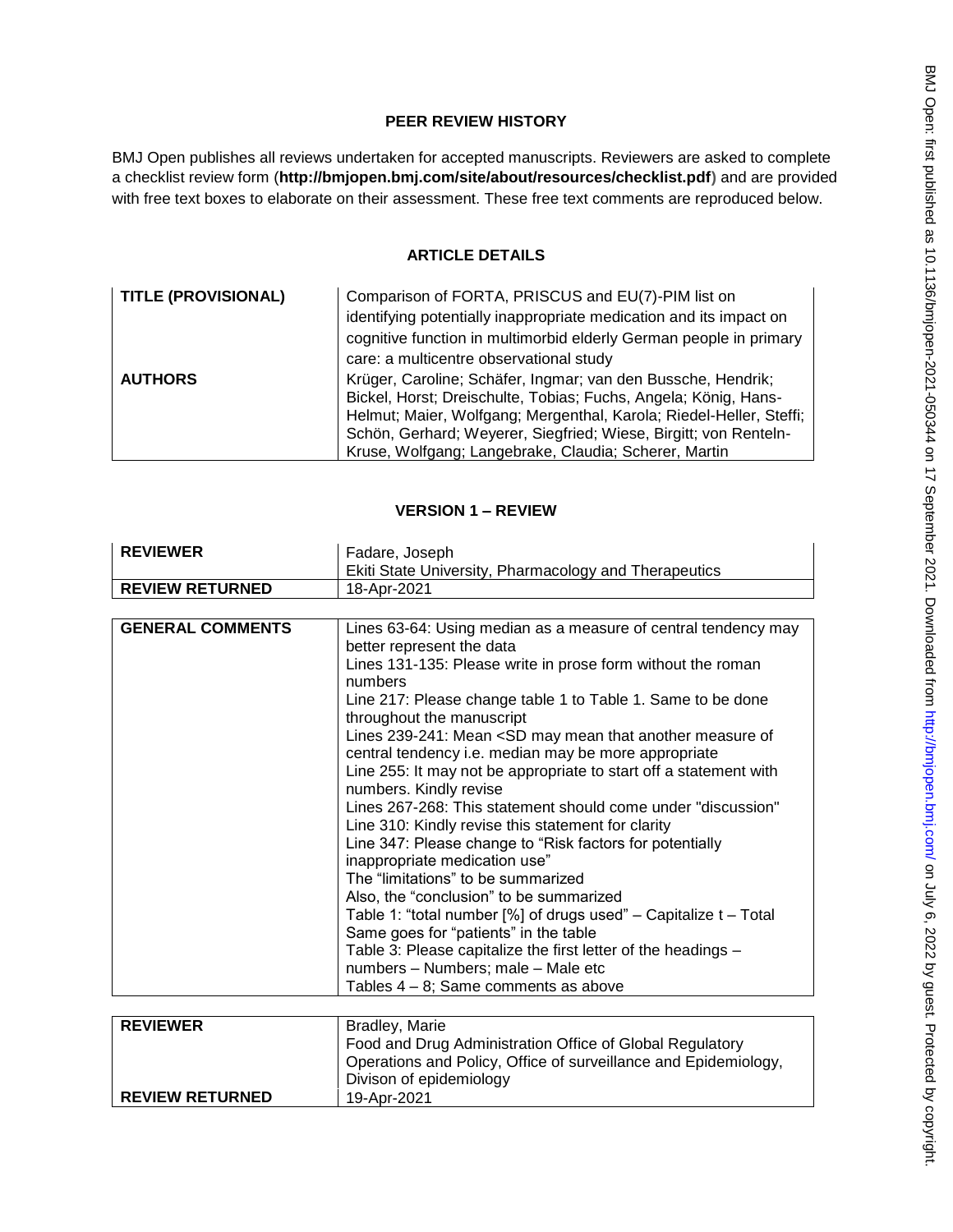| <b>GENERAL COMMENTS</b> | This was a cross sectional study that aimed to assess the<br>frequency of potentially inappropriate medication (PIM) use<br>(according to three PIM tools) and to examine the association<br>between PIM use and cognitive function using data from the<br>MultiCare cohort study in Germany. This study included OTC<br>drugs in the evaluation of PIM which many previous studies on<br>PIM have failed to account for and compared three distinct tools<br>designed to assess PIM. However, I have some concerns which<br>are outlined below. A rather significant concern is that many of the<br>PIM tools include criteria which require information on the dose<br>and frequency of drug use which was not collected in this study.<br>This may explain the high PIM prevalence observed.           |
|-------------------------|-----------------------------------------------------------------------------------------------------------------------------------------------------------------------------------------------------------------------------------------------------------------------------------------------------------------------------------------------------------------------------------------------------------------------------------------------------------------------------------------------------------------------------------------------------------------------------------------------------------------------------------------------------------------------------------------------------------------------------------------------------------------------------------------------------------|
|                         | Title and discussion<br>1. The term "inadequate" is used in the title and<br>discussion/conclusion but then the term inappropriate is used<br>throughout the text- consider replacing with inappropriate as this is<br>a widely recognized term.<br>Introduction<br>1. I would like to see more information on the rationale for<br>examining PIM according to 3 different tools rather than selecting<br>only one. A mention of the heterogeneity between the tools that is<br>mentioned in the discussion may be well placed here.<br>2. If there have been previous studies on PIM in Germany please<br>cite. If not this should be highlighted.<br>3. In the introduction you refer to three PIM tools but in the<br>objective you state PIM lists consider using on term consistently<br>throughout. |
|                         | Methods<br>1. Why was response from the MultiCare study so poor -46.2%? Is<br>there information on those who did not respond? Is the sample<br>generalizable?<br>2. How were general practices selected originally?<br>3. Please mention in methods that brown bag medication review<br>was conducted in patients' home.<br>4. The German Priscus list seems a little out of date-consider<br>mentioning this.<br>5. In FORTA did you only identify C and D drugs? This needs to be<br>made explicit in the methods.                                                                                                                                                                                                                                                                                      |
|                         | <b>Results</b><br>1.I would like to see a table 1 with patient characteristics such as:<br>mean age of patients, age categories sex, levels of comorbidity<br>and polypharmacy education and income at baseline and any<br>other relevant clinical or demographic information.                                                                                                                                                                                                                                                                                                                                                                                                                                                                                                                            |
|                         | 2.On line 257 please state the exact EU PIM criterion (Ibuprofen<br>(>3x400 mg/d or for a period longer than one week) rather than<br>just stating the drug name and similarly for any other criterion that<br>consider dose and duration.                                                                                                                                                                                                                                                                                                                                                                                                                                                                                                                                                                |
|                         | 3. The PIM prevalence of 55% for FORTA and 70% for EU PIM are<br>quite high- what are the explanations for this? Why were they so<br>different to PRISCUS? Is it because it considers a narrower range                                                                                                                                                                                                                                                                                                                                                                                                                                                                                                                                                                                                    |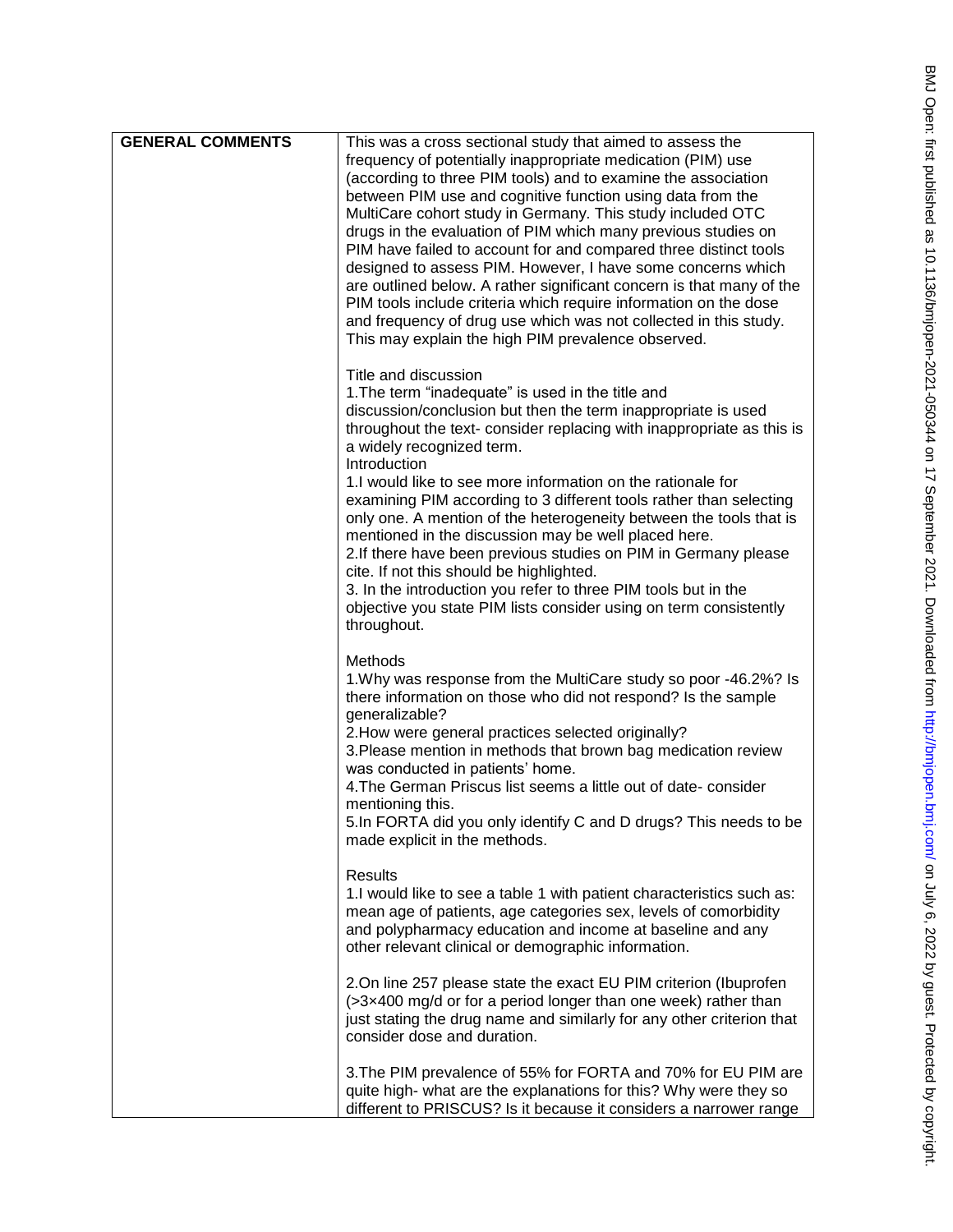of PIMs. I think a discussion of these differences would be interesting and useful to the readers

#### **Discussion**

1.Statement of principal findings does not mention frequency of PIM - please revise in respect of the stated objectives. 2.It is stated "In general, our data are in good accordance with recently published data. Other studies detected EU(7) -PIM with a prevalence of 57.2% up to 72.8%. 1,24,25" -

The citations used to support this comment refer to studies in other European countries for example Lithuania and Belgium - are these comparable to Germany? Also, it seems citation 25 used the STOPP START tool and not EU PIM List and is rather out of date (2008 -2009) PIM may increase overtime? Have there been previous studies of PIM in Germany?

3.It is stated "Although all three lists were developed for the German or European drug market, there is – besides some classic drugs – a broad heterogeneity in detected PIM"…………. I think this point is critical and should be mentioned in the introduction to justify the use of 3 different tools. However, I am not sure the subsequent sentience in the discussion addresses the issue " "But Motter et al. explained that medication management in elderly multimorbid patients is highly complex because of limited data and that detecting potentially inappropriate medication and showing alternatives is an important step to improve medication safety in multimorbid elderly patients" In my opinion this doesn't explain why there are so many different tools that make a complex process even more complex - consider revising.

4.In regards to why the FORTA list explains the relationship with cognitive decline better it is stated "A possible explanation is that FORTA list – in contrast to PRISCUS and EU(7)-PIM list – rates drugs indication -based" - Please expand on this as it is not clear why rating drugs by indication would better explain the relationship with Cognitive decline.

5.The authors state in the discussion that they did not collect information on dose and did not differentiate PRN and daily medications. This is a big limitation and needs to be mentioned in the methods section. Currently on line 143 in the methods it is stated " and partly dosage and

frequency – was performed" – is this correct? The reason as to why this was not available or collected should be included. Did this only apply to OTC drugs or all drugs - why didn't you get this info from the GP surgeries?

6.As a result of the lack of dose info it was not possible to categorise PIM for PRISCUS and EU(7) -PIM list according to their dosing. How many criterion did the lack of dosing/duration apply to? Consider re -doing this analysis by excluding these criterion as a sensitivity analysis. There needs to be careful consideration on which tools can be used to asses PIM based on the data available. If you do not have the required information you cannot apply certain tools, or you need to restrict to certain criteria within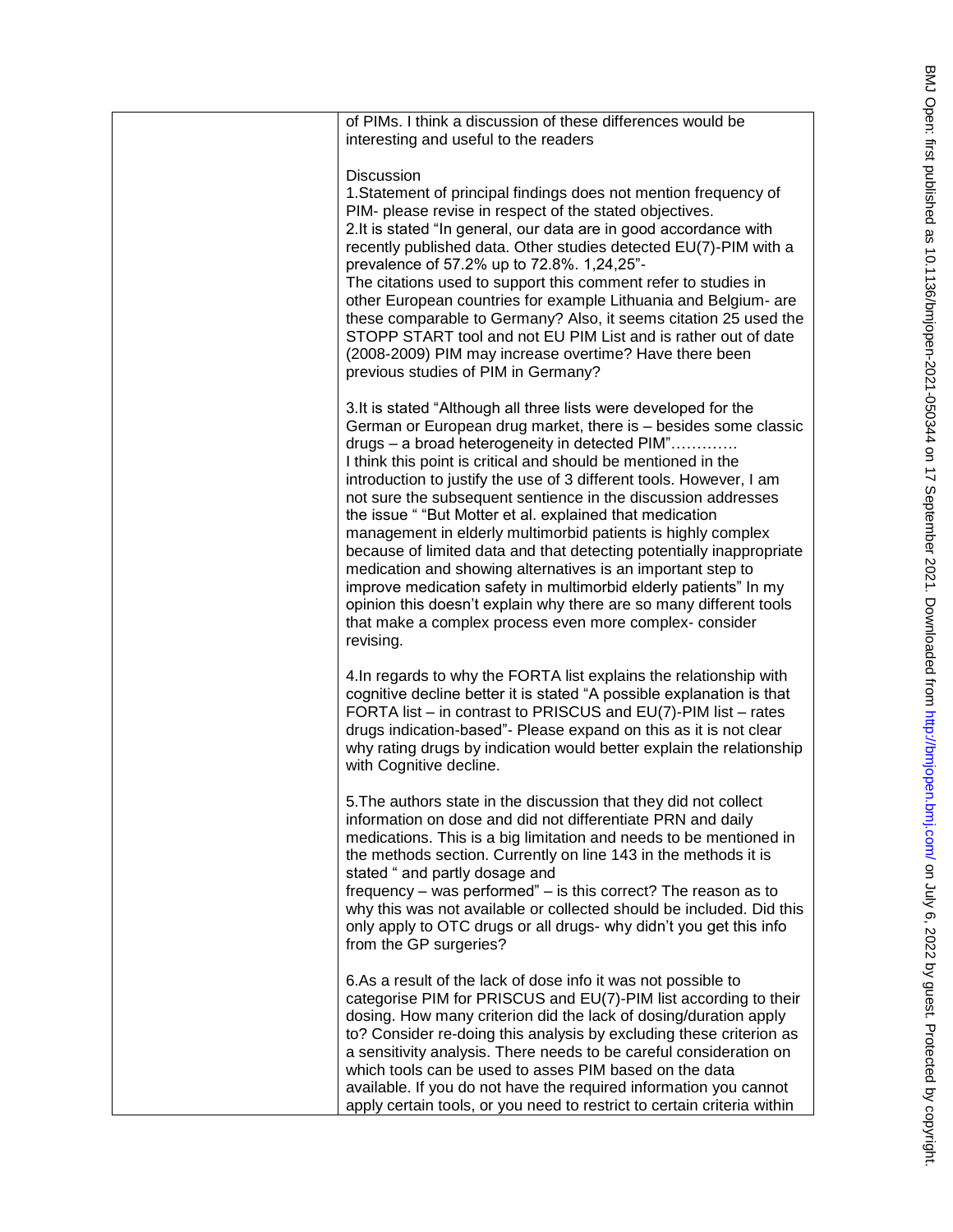| the tool. It seems you have modified some of the criterion and that<br>needs to be acknowledged. The results need to be re-interpreted<br>in the face of these limitations as this is likely the reason for the<br>high prevalence seen in this study.                                                          |
|-----------------------------------------------------------------------------------------------------------------------------------------------------------------------------------------------------------------------------------------------------------------------------------------------------------------|
| Conclusion<br>1. Conclusion is too long- please shorten                                                                                                                                                                                                                                                         |
| 2. Conclusion states: "The broad heterogeneity of detected PIM<br>with the different tools also reflects that we still need to improve<br>the already existing PIM lists." I would like to see more discussion<br>of this topic in the discussion as your findings highlight this<br>important point very well. |

## **VERSION 1 – AUTHOR RESPONSE**

Reviewer: 1 Reviewer Name: Dr. Joseph Fadare Institution: Ekiti State University Please state any competing interests or state 'None declared': none

 $1)$   $\neg$  Thank you for this advice. In the main text we presented both (median and mean) in order to exactly and precisely characterise the data. For the abstract we decided to only include mean and standard deviation.

 $2$ )  $-$  Thank you for the comment we deleted the roman numbers (line 143 – 146)

 $3$ )  $-$  Thank you for the advice. We corrected this in the manuscript.

 $4)$   $\neg$  Thank you for this advice. As written in the comment above (number 1), we reported median, mean and standard deviation. All data are presented in Table 2.

- $5$ )  $-$  Thank you for this advice. We rewrote this sentence (line 266).
- 6-Thank you for this comment. During reviewing we decided to delete this sentence.
- $7)$   $\neg$  Thank you for this advice. Please see the corrected sentence in the manuscript (line 320 321).
- $8 -$  Thank you for this advice. We corrected this (line 361).
- 9)  $\rightarrow$  Thank you for the advice. Please see the changes in the text (line 403 ff).
- 10)  $-$  Thank you for this comment. We shortened the conclusion (line 439 456)
- 11)  $\neg$  Thank you for this advice. We changed this.
- $12$ )  $-$  Thank you for this advice. We changed this.
- 13)  $-$  Thank you for this advice. We changed this.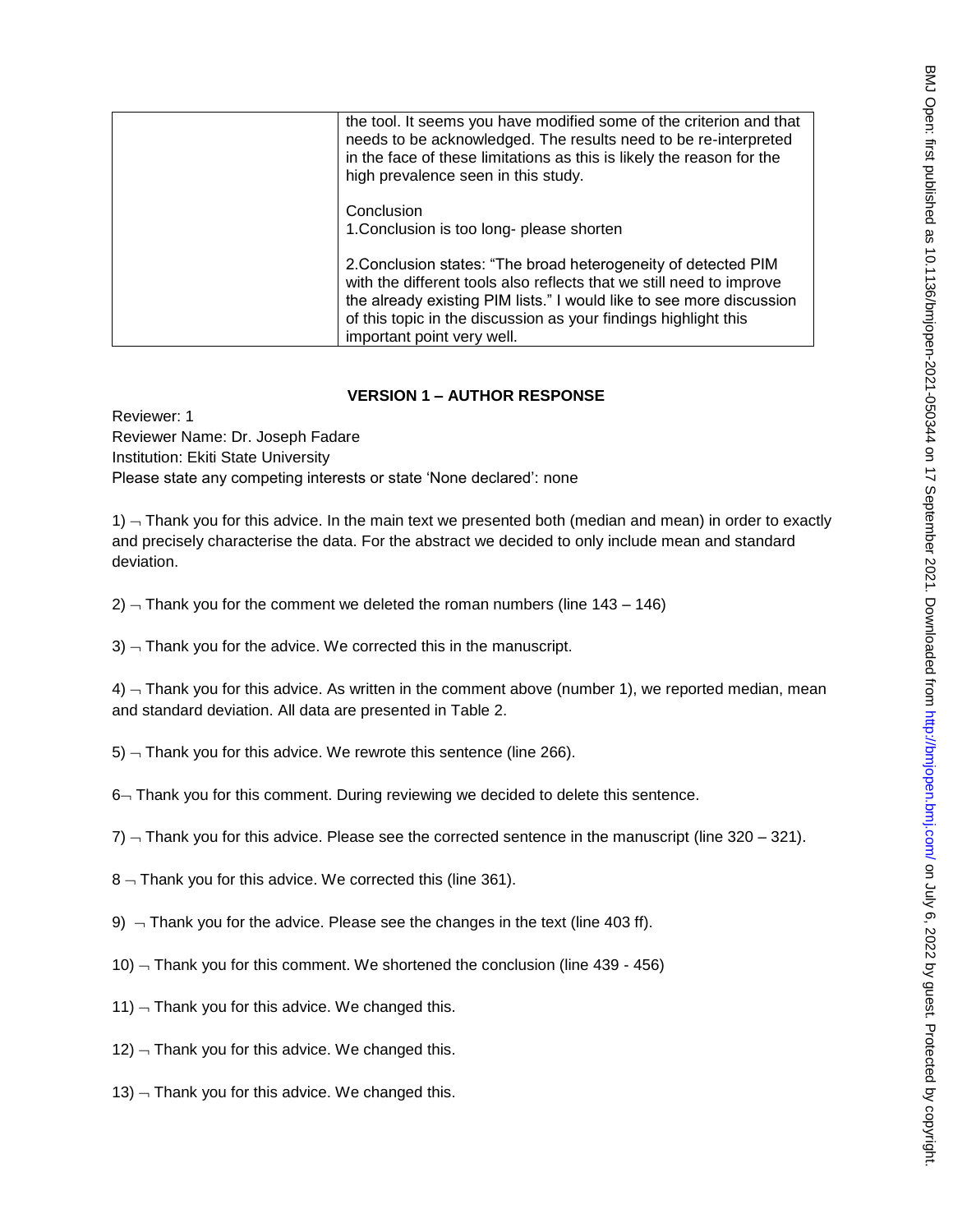$14$ )  $\overline{\phantom{a}}$  Thank you for this advice. We changed this. In order to enhance the readability and the understanding we merged table 3 to 5.

#### Reviewer: 2

Reviewer Name: Dr. Marie Bradley Institution: Food and Drug Administration Office of Global Regulatory Operations and Policy, National Cancer Institute Division of Cancer Control and Population Sciences Please state any competing interests or state 'None declared': none

#### Title and discussion

 $1 -$  Thank you for this advice. You are totally right and we changed the title and we made some corrections in the discussion and conclusion.

#### **Introduction**

 $1.$   $\neg$  Thank you very much for this advice. We provided more information in the introduction, including the heterogeneity of the different lists (line 111 – 116).

 $2.$   $-$  Thank you for this advice. There are studies on PIM in Germany, some only provide health insurance data, not including OTC drugs. Other studies only provide a small cohort or they included a much younger patient collective. And the huge studies in community-dwelling populations only focus on the prevalence and they do not investigate the association between PIM use and cognitive function. In addition there is to the best of our knowledge no study identifying PIM with FORTA list (line 117 - 120).

 $3. -$  Thank you for this advice. We decided on the term PIM lists.

#### Methods

1.  $\neg$  Thank you for the comment. We estimated a positive response rate from 40% to 50%. 7,172 patients were contacted for informed consent thereof 2,505 refused to participate, 1,242 did not reply within 4 weeks, 81 agreed but the baseline interview was not possible within defined timeframe of 16 months and 27 patients had wrong contact address in the general practitioners practice software. 3,316 patients agreed to participate and thereof 128 patients were excluded retrospectively (death, dementia, participation in other studies) (line 147 - 153). You can find more detailed information in the study protocol (Schäfer et al.: "The German MultiCare-study: Patterns of multimorbidity in primary health care – protocol of a prospective cohort study"). Besides this, there were well selected inclusion criteria (mentioned in the method section) which allows the assumption that the sample is generalizable.

2.  $\neg$  Thank you for this question. On the basis of existing lists with all general practices for each city in Germany, practices with an electronical practice software and with general practitioners not older than 60 years old were contacted. Each practice should contact 50 patients. In order to recruit at least 3050 patients 120 up to 150 general practices were contacted. The exact study design is explained in detail in the study protocol (Schäfer et al.: "The German MultiCare-study: Patterns of multimorbidity in primary health care – protocol of a prospective cohort study").

 $3. -$  Thank you for the comment. We included this information (line 157).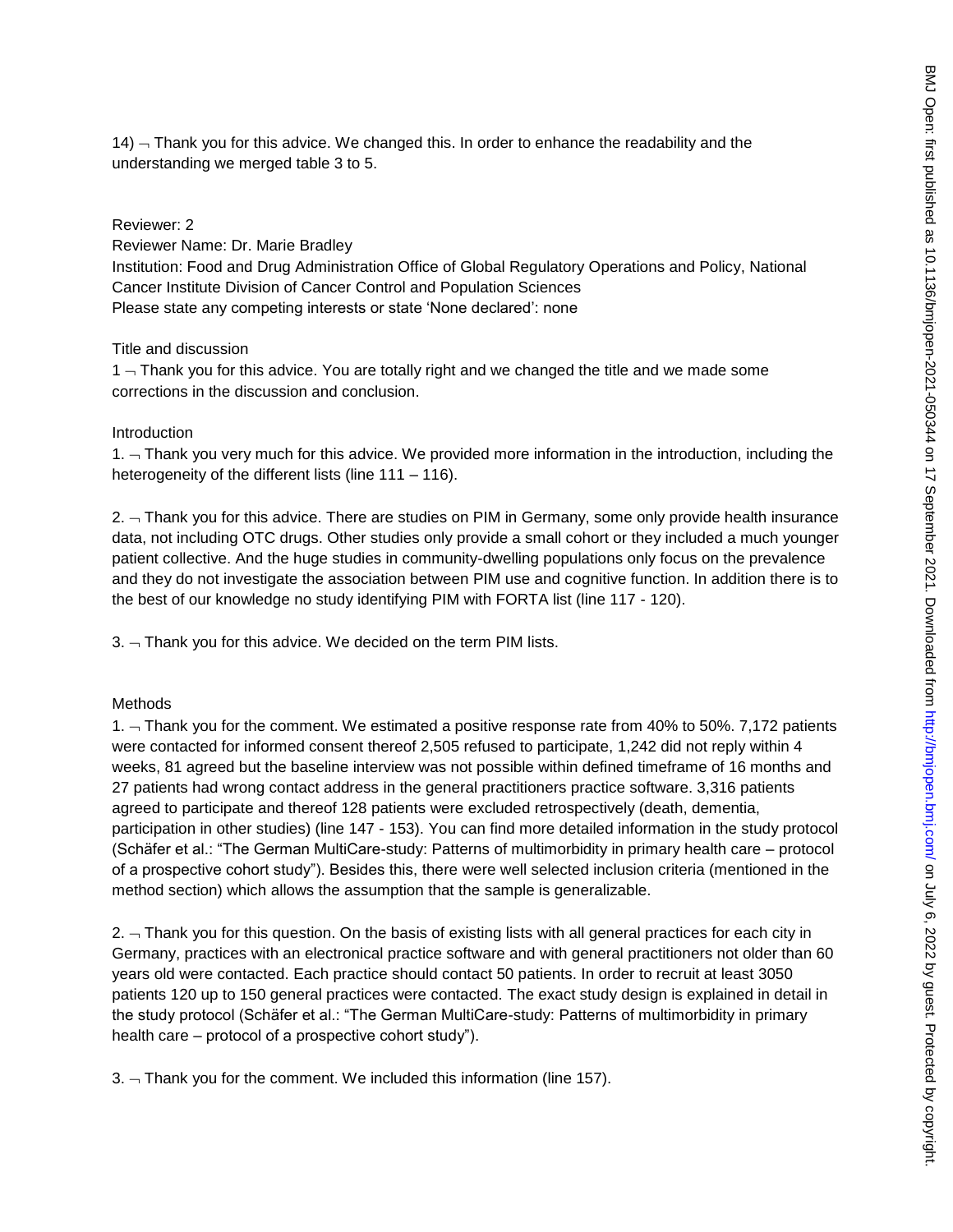$4.$   $\neg$  Thank you for this comment. In the method section we mentioned that the PRISCUS list was updated in 2011 and at the moment an expert team from Germany is working on an update for the PRISCUS list. But as PRISCUS is still a very common PIM list in Germany and is often included in the electronical software systems of both pharmacies and general practices, that is why we think that it is important to include this PIM list in our study. In addition we wanted to compare a national PIM list with a European PIM list (line 111– 113).

 $5.$   $-$  Thank you for the comment. No we did not only identify C and D drugs. We screened the whole medication for FORTA A-D drugs. We will clarify this in the method section (line 196).

#### Results

1.  $\neg$  Thank you for this idea. We inserted a table (table 1) with the missing data (line 244).

2.  $\sim$  Thank you for this comment. We think it is not appropriate to write down the exact EU(7) PIM criteria because – as described in the methods section - we were not able to analyse the data dependent on the dose. If we wrote the exact criteria of the EU(7) PIM including dose and duration, but used the criterion without that information we believe, that would confuse the reader. Of course, we are aware that we kind of overestimate ibuprofen PIM, because a proportion of patients only takes ibuprofen on demand, as it is explained in the discussion section.

3. Thank you for this important comment. PRISCUS list only comprises 83 drugs. In contrast FORTA comprises 296 drugs and EU(7)-PIM list comprises 282 drugs. This is one reason why we wanted to compare these three list. Among others, we wanted to know if the still quite popular and widely used PRISCUS list detects PIM in comparison to two more up to date PIM lists. Although PRISCUS list comprises less drugs than EU(7) and FORTA we were able to detect an association of PIM use and cognitive decline with the help of all three lists. So one can assume, that PRISCUS list still comprises the most important and most common PIM. We will clarify this in the discussion (line 328 - 331)

#### **Discussion**

1.  $\neg$  Thank you for this comment. You are right and we added a sentence about the frequency (line 307 -308).

2.  $\sim$  Thank you for this comment. We checked the citations. Unfortunately we linked the wrong citation from Wauters et al. We corrected this issue (see reference 25). The oldest mentioned citation is from 2015, that is why we think the citations are up to date and are comparable with our presented data.  $-$  EU(7)-PIM list is still pretty new in Europe and in Germany. In contrast the PRISCUS list is a common and widely used PIM list in Germany. But as the EU(7)-PIM list was developed for the overall European drug market we think it is appropriate to compare our findings with other European countries. As mentioned and cited in the manuscript there are some studies of about PIM use in Germany. For example Wickop, B. et al. Potentially Inappropriate Medication Use in Multimorbid Elderly Inpatients: Differences Between the FORTA, PRISCUS and STOPP Ratings, Toepfer, S. et al. Potentially inappropriate medication in older participants of the Berlin Aging Study II (BASE-II) – Sex differences and associations with morbidity and medication use. But they did not use EU(7) PIM list for their analyses. The ESTHER cohort study (Muhlack, D. C. et al. The associations of geriatric syndromes and other patient characteristics with the current and future use of potentially inappropriate medications in a large cohort study ) detected EU(7)-PIM with a prevalence of 37,4% and PRISCUS PIM with a prevalence of 13.7%. Both prevalences are smaller than ours. But they included a much younger patient collective (50 – 75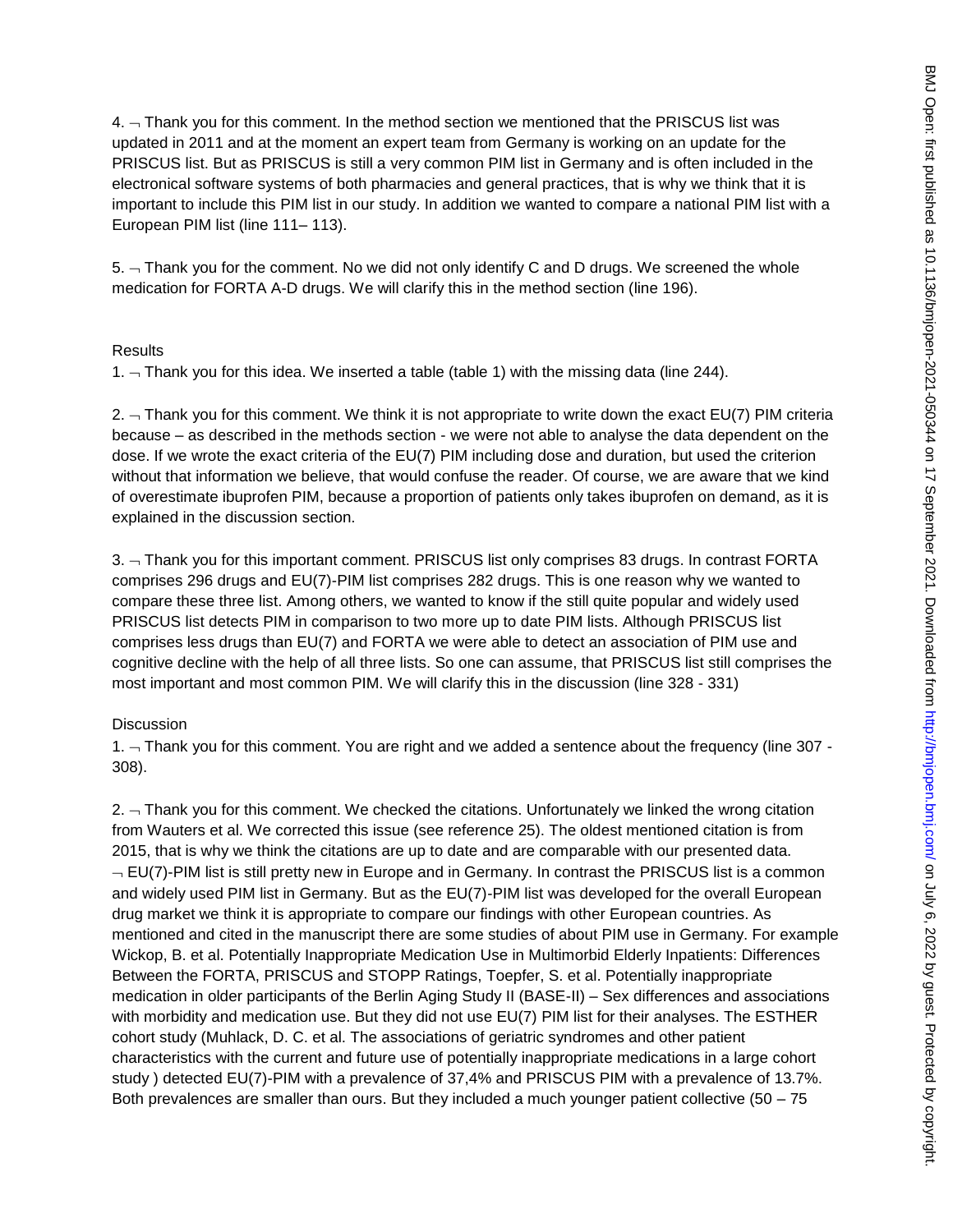years old vs. 65 – 85 years old) than we did (lines 318-321).

 $3. \Box$  Thank you very much for this comment. We highlighted the heterogeneity of PIM and the lacking consequences in the introduction and also in the discussion (lines 108 – 116 and 350 - 356) and we revised the mentioned part about the complex process of detecting PIM.

4.  $\Box$  Thank you for this comment. We think that FORTA list as an implicit PIM list may better address the individual patient need than an explicit PIM list like PRISCUS or EU(7)-PIM list. We outlined this fact in the discussion (lines 393 – 398).

5.  $\Box$  Thank you for this advice. The drug data are completely self-reported. Due to this fact, especially the use of medication like PPIs, hypnotics and NSAIDs are likely to be underestimated. In addition, FORTA list does not differentiate between medication on demand and daily/regular medication. Because of the reasons above and in order to guarantee comparability we decided to include medication on demand into our analysis (lines 193 – 196).

 $\Box$  Data about, daily use or medication on demand were collected. The data about dosage was not collected sufficiently, so unfortunately we could not use the available data for the analysis (lines 155 – 159).

 $\Box$  We decided to conduct a sensitivity analysis, excluding medication on demand for EU(7)-PIM (14.5% medication on demand) and PRISCUS list (16.2% medication on demand). We could confirm that there is still a significant association on the cognitive function between PRISCUS/EU(7)-PIM list without medication on demand (line 410 – 424).

6.  $\Box$  Thank you for this important comment. PRISCUS and EU(7)-PIM list provided for a lot of drugs only the recommendation "reduced initial doses" ("start slow") or information about dose adjustment for patients with renal insufficiency are provided. Only for some drugs the PRISCUS and EU(7)-PIM lists provides information about the exact maximum daily dose. And also for a lot of drugs classified as "N" according to the ATC Code it is only stated: "Use the lowest possible dose, up to half of the usual dose". So unfortunately, it is not uncommon that not all information are provided to analyse PIM dosedependently in large studies. For example Mielke et al ("Self-reported medication in community-dwelling older adults in Germany: results from the Berlin Initiative Study") identified dose-independent PRISCUS PIM with a prevalence of 15%. We might have detected higher prevalences of PIM use because of our well selected inclusion criteria's. For example we only included patients with at least three chronic diseases. Most studies state a definition of two chronic diseases or include all patients 65 years old and older, irrespective on the number of morbidities. In addition another study only used health insurance data, that do not offer any information about dose and duration (Schubert et al: Prescribing potentially inappropriate medication (PIM) in Germany's elderly as indicated by the PRISCUS list. An analysis based on regional claims data"). Toepfer et al did not explain how exactly they classified the drugs according to PRISCUS and EU(7)-PIM list. And also the ESTHER cohort study did not provide data about dose and duration for the whole cohort (lines 405 – 409).

#### **Conclusion**

1.  $\Box$  Thank you for this advice. Please see the new shorter version in the manuscript (lines 439 – 456).

2. □ Thank you for this important advice. We will highlight this point in the discussion (lines 351 - 356).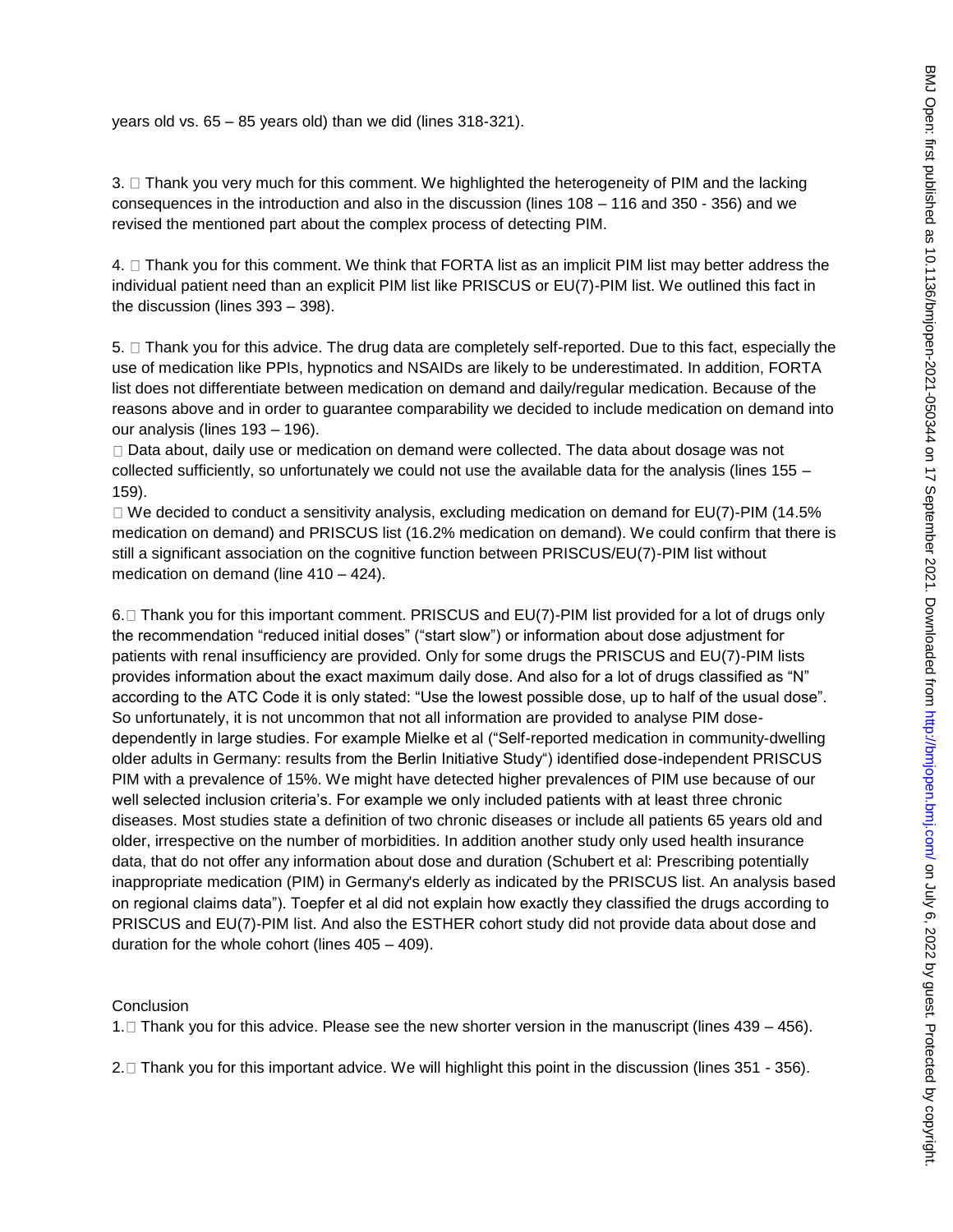# **VERSION 2 – REVIEW**

| <b>REVIEWER</b>                           | Fadare, Joseph<br>Ekiti State University, Pharmacology and Therapeutics                                                                                                                                                                                                                                                                                                                                                                                                                                                                                                                                                                                                                                                                                                                                                                                                                                                                                                                                                                                      |
|-------------------------------------------|--------------------------------------------------------------------------------------------------------------------------------------------------------------------------------------------------------------------------------------------------------------------------------------------------------------------------------------------------------------------------------------------------------------------------------------------------------------------------------------------------------------------------------------------------------------------------------------------------------------------------------------------------------------------------------------------------------------------------------------------------------------------------------------------------------------------------------------------------------------------------------------------------------------------------------------------------------------------------------------------------------------------------------------------------------------|
| <b>REVIEW RETURNED</b>                    | 02-Jul-2021                                                                                                                                                                                                                                                                                                                                                                                                                                                                                                                                                                                                                                                                                                                                                                                                                                                                                                                                                                                                                                                  |
| <b>GENERAL COMMENTS</b>                   | The use of mean instead of median under the results need to be<br>addressed. Please see Lines 64-65, 260.<br>Thank you                                                                                                                                                                                                                                                                                                                                                                                                                                                                                                                                                                                                                                                                                                                                                                                                                                                                                                                                       |
| <b>REVIEWER</b><br><b>REVIEW RETURNED</b> | Bradley, Marie<br>Food and Drug Administration Office of Global Regulatory<br>Operations and Policy, Office of surveillance and Epidemiology,<br>Divison of epidemiology<br>14-Jul-2021                                                                                                                                                                                                                                                                                                                                                                                                                                                                                                                                                                                                                                                                                                                                                                                                                                                                      |
| <b>GENERAL COMMENTS</b>                   | <b>Discussion</b>                                                                                                                                                                                                                                                                                                                                                                                                                                                                                                                                                                                                                                                                                                                                                                                                                                                                                                                                                                                                                                            |
|                                           | There still needs to be a clear sentence outlining the problem with<br>assuming use of, for example, omeprazole is inappropriate in the<br>absence of come qualifier such as at certain doses or for certain<br>durations<br>The authors conducted a sensitivity analysis excluding PRN drugs<br>from PRISCUS and EU-PIM and still found an association<br>between PIM and cognitive decline but how did this exclusion<br>affect prevlances of PIM? I think there still needs to be a comment<br>on this that inclusion of PRN drugs may have over estimated the<br>PIM prevalence.<br>"By identifying PIM with FORTA, PRISCUS and EU(7)-PIM list and<br>revealing that cognitive impairments is associated with PIM use,<br>we are able to show the negative impact of PIM use on elderly<br>patients outcome, underlining the importance to reduce the<br>amount of PIM in elderly patients."<br>Care is advised with this sentence as you saw an association<br>this is not evidence of causation and so you were not able to show<br>a negative impact. |
|                                           | Consider deleting this paragraph from the conclusion as it is not<br>related to the findings of this study.<br>"It is important to have tools to identify PIM in order to improve the<br>medication safety. In addition, for in- and outpatient care it is<br>important to know that appropriate and valid tools for identifying<br>potentially inappropriate medication in elderly patients are existing.<br>But the broad heterogeneity of detected PIM with the different<br>tools also reflects that we still need to improve the already existing<br>PIM lists. "<br>I suggest as suggested by the Editor that someone proficient in<br>English needs to read and edit this paper before publication.                                                                                                                                                                                                                                                                                                                                                   |